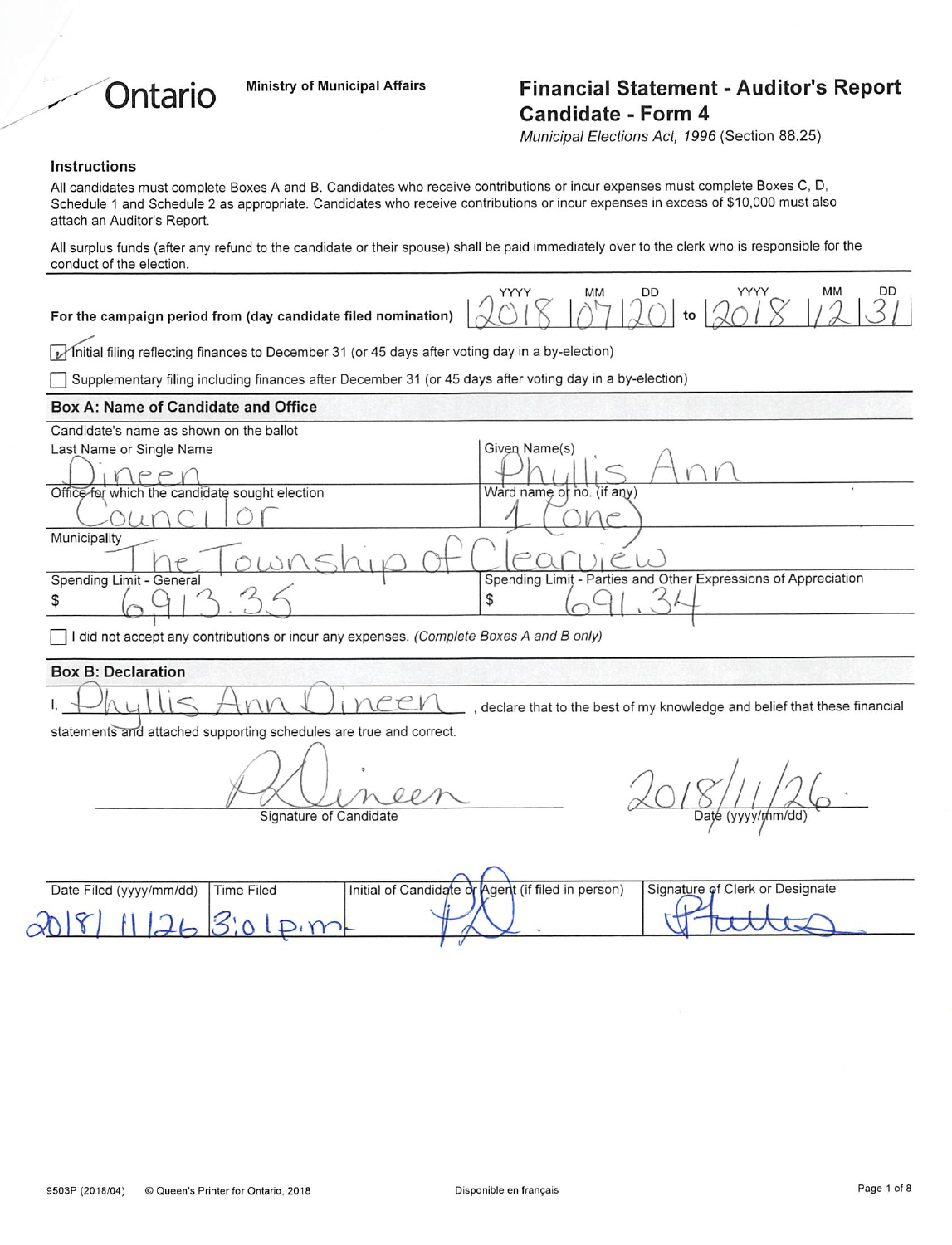| <b>LOAN</b>                                                                                                                                                                                                                                                                                                                                                                                                                     |                                                                                    |                                                              |  |
|---------------------------------------------------------------------------------------------------------------------------------------------------------------------------------------------------------------------------------------------------------------------------------------------------------------------------------------------------------------------------------------------------------------------------------|------------------------------------------------------------------------------------|--------------------------------------------------------------|--|
| Name of bank or recognized lending institution                                                                                                                                                                                                                                                                                                                                                                                  |                                                                                    |                                                              |  |
| Amount borrowed                                                                                                                                                                                                                                                                                                                                                                                                                 | \$                                                                                 |                                                              |  |
|                                                                                                                                                                                                                                                                                                                                                                                                                                 |                                                                                    |                                                              |  |
| <b>INCOME</b>                                                                                                                                                                                                                                                                                                                                                                                                                   |                                                                                    |                                                              |  |
| Total amount of all contributions (from line 1A in Schedule 1)                                                                                                                                                                                                                                                                                                                                                                  |                                                                                    |                                                              |  |
| Revenue from items \$25 or less                                                                                                                                                                                                                                                                                                                                                                                                 |                                                                                    |                                                              |  |
| Sign deposit refund                                                                                                                                                                                                                                                                                                                                                                                                             |                                                                                    |                                                              |  |
| Revenue from fundraising events not deemed a contribution (from Part III of                                                                                                                                                                                                                                                                                                                                                     |                                                                                    |                                                              |  |
| Schedule 2)                                                                                                                                                                                                                                                                                                                                                                                                                     |                                                                                    |                                                              |  |
| Interest earned by campaign bank account                                                                                                                                                                                                                                                                                                                                                                                        |                                                                                    | \$                                                           |  |
| Other (provide full details)                                                                                                                                                                                                                                                                                                                                                                                                    |                                                                                    |                                                              |  |
|                                                                                                                                                                                                                                                                                                                                                                                                                                 |                                                                                    | + \$                                                         |  |
|                                                                                                                                                                                                                                                                                                                                                                                                                                 |                                                                                    | $+$ \$                                                       |  |
| З.                                                                                                                                                                                                                                                                                                                                                                                                                              |                                                                                    | $+$ \$<br>$+$ \$                                             |  |
| 4.                                                                                                                                                                                                                                                                                                                                                                                                                              |                                                                                    |                                                              |  |
| 5.                                                                                                                                                                                                                                                                                                                                                                                                                              |                                                                                    | $+$ \$                                                       |  |
|                                                                                                                                                                                                                                                                                                                                                                                                                                 |                                                                                    |                                                              |  |
| Total Campaign Income (Do not include loan)<br><b>EXPENSES</b> (Note: include the value of contributions of goods and services)<br><b>Expenses subject to general spending limit</b>                                                                                                                                                                                                                                            | Inventory from previous campaign used in this campaign (list details in Table 4 of |                                                              |  |
| Schedule 1)<br>Advertising<br>Brochures/flyers<br>Signs (including sign deposit)<br><b>Meetings hosted</b><br>Office expenses incurred until voting day<br>Phone and/or internet expenses incurred until voting day<br>Salaries, benefits, honoraria, professional fees incurred until voting day<br>Bank charges incurred until voting day<br>Interest charged on loan until voting day<br>Other (provide) full details)<br>1. |                                                                                    | \$<br>\$<br>\$<br>\$<br>์\$<br>$\overline{\mathbf{s}}$<br>\$ |  |
| 2.                                                                                                                                                                                                                                                                                                                                                                                                                              |                                                                                    | $+3$                                                         |  |
| З.                                                                                                                                                                                                                                                                                                                                                                                                                              |                                                                                    | $+$ \$                                                       |  |
| 4.                                                                                                                                                                                                                                                                                                                                                                                                                              |                                                                                    | $\overline{\mathbf{s}}$                                      |  |
| 5.<br>Total Expenses subject to general spending limit                                                                                                                                                                                                                                                                                                                                                                          |                                                                                    | $+$ \$<br>$=$ \$                                             |  |

Expenses subject to spending limit for parties and other expressions of appreciation

| Total Expenses subject to spending limit for parties and other expressions<br>of appreciation | S<br>$\equiv$ | C <sub>3</sub> |
|-----------------------------------------------------------------------------------------------|---------------|----------------|
| 5.                                                                                            |               |                |
|                                                                                               |               |                |
|                                                                                               |               |                |
|                                                                                               |               |                |
|                                                                                               | ٠<br>æ        |                |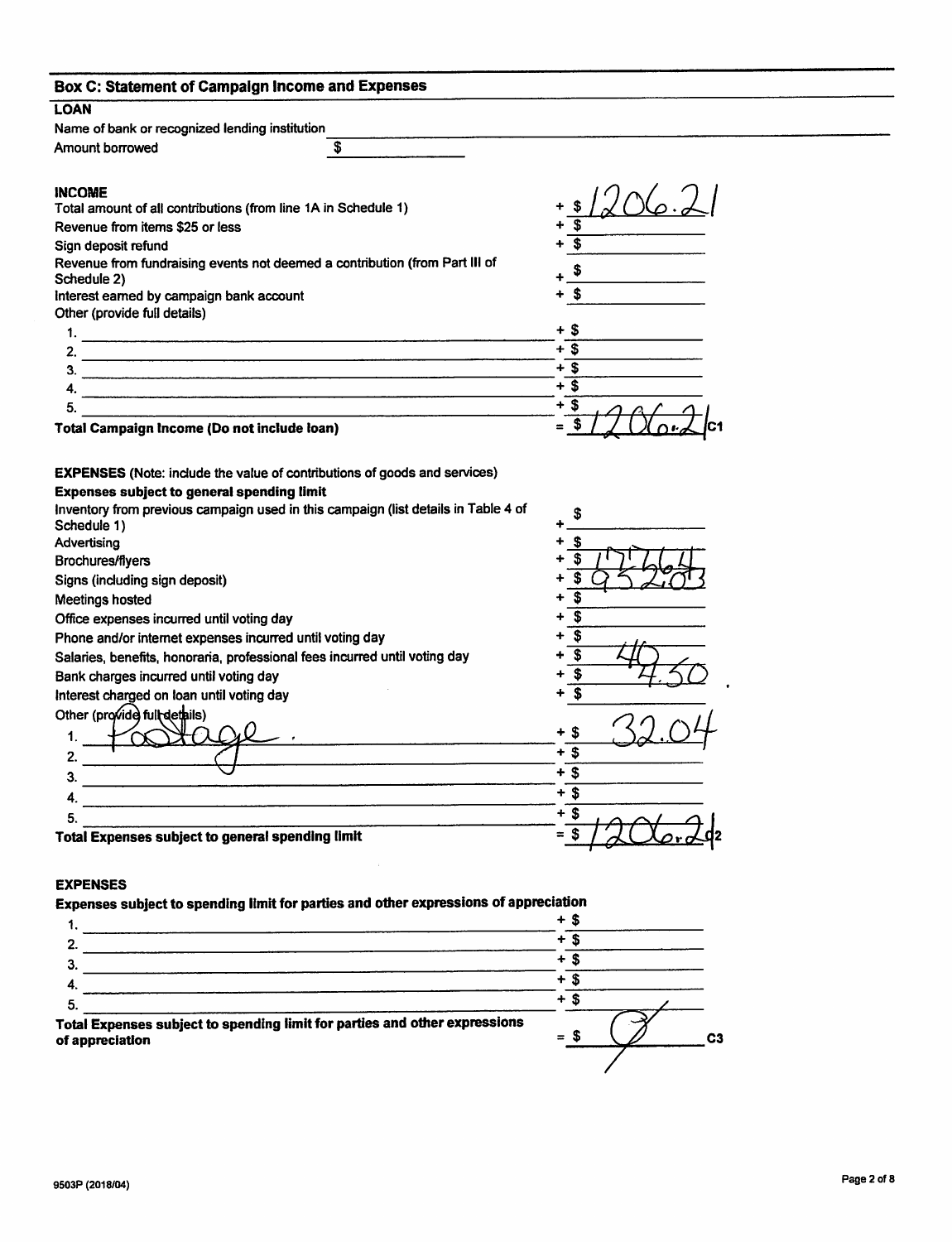| <b>Expenses not subject to spending limits</b>                                 |           |                |
|--------------------------------------------------------------------------------|-----------|----------------|
| Accounting and audit                                                           | - \$<br>۰ |                |
| Cost of fundraising events/activities (list details in Part IV of Schedule 2)  | S         |                |
| Office expenses incurred after voting day                                      | S         |                |
| Phone and/or internet expenses incurred after voting day                       | Ŝ         |                |
| Salaries, benefits, honoraria, professional fees incurred after voting day     | \$        |                |
| Bank charges incurred after voting day                                         | S         |                |
| Interest charged on loan after voting day                                      | \$        |                |
| <b>Expenses related to recount</b>                                             | S         |                |
| Expenses related to controverted election                                      | S         |                |
| Expenses related to compliance audit                                           | \$        |                |
| Expenses related to candidate's disability (provide full details)              |           |                |
|                                                                                | $+$ \$    |                |
|                                                                                | $+$ \$    |                |
|                                                                                | $+$ \$    |                |
| 4.                                                                             | $+$ \$    |                |
| 5.<br><u> 1980 - Johann Stein, martin am Francisco Communication (b. 1980)</u> | $+$ \$    |                |
| Other (provide full details)                                                   |           |                |
|                                                                                | + \$      |                |
|                                                                                | $+$ \$    |                |
| $3.$ $\overline{\phantom{a}}$                                                  | $+$ \$    |                |
| 4.                                                                             | $+$ \$    |                |
| 5.                                                                             | $+$ \$    |                |
| <b>Total Expenses not subject to spending limits</b>                           | $=$ \$    | C <sub>4</sub> |
| Total Campaign Expenses (C2 + C3 + C4)                                         |           |                |

# Box D: Calculation of Surplus or Deficit

| Excess (deficiency) of income over expenses (Income minus Total Expenses)<br>$(C1 - C5)$<br>Eligible deficit carried forward by the candidate from the last election<br>(applies to 2018 regular election only) | $+$ $-$<br>-                                                                                                                                                                                         | D1<br>D <sub>2</sub> |
|-----------------------------------------------------------------------------------------------------------------------------------------------------------------------------------------------------------------|------------------------------------------------------------------------------------------------------------------------------------------------------------------------------------------------------|----------------------|
| Total $(D1 - D2)$<br>If there is a surplus, deduct any refund of candidate's or<br>spouse's contributions to the campaign                                                                                       | $=$<br>$\hskip1.6pt\hskip1.6pt\hskip1.6pt\hskip1.6pt\hskip1.6pt\hskip1.6pt\hskip1.6pt\hskip1.6pt\hskip1.6pt\hskip1.6pt\hskip1.6pt\hskip1.6pt\hskip1.6pt\hskip1.6pt\hskip1.6pt\hskip1.6pt\hskip1.6pt$ |                      |
| Surplus (or deficit) for the campaign                                                                                                                                                                           | $\equiv$                                                                                                                                                                                             | D3                   |

If line D3 shows a surplus, the amount must be paid in trust, at the time the financial statements are filed, to the municipal clerk who is responsible for the conduct of the election.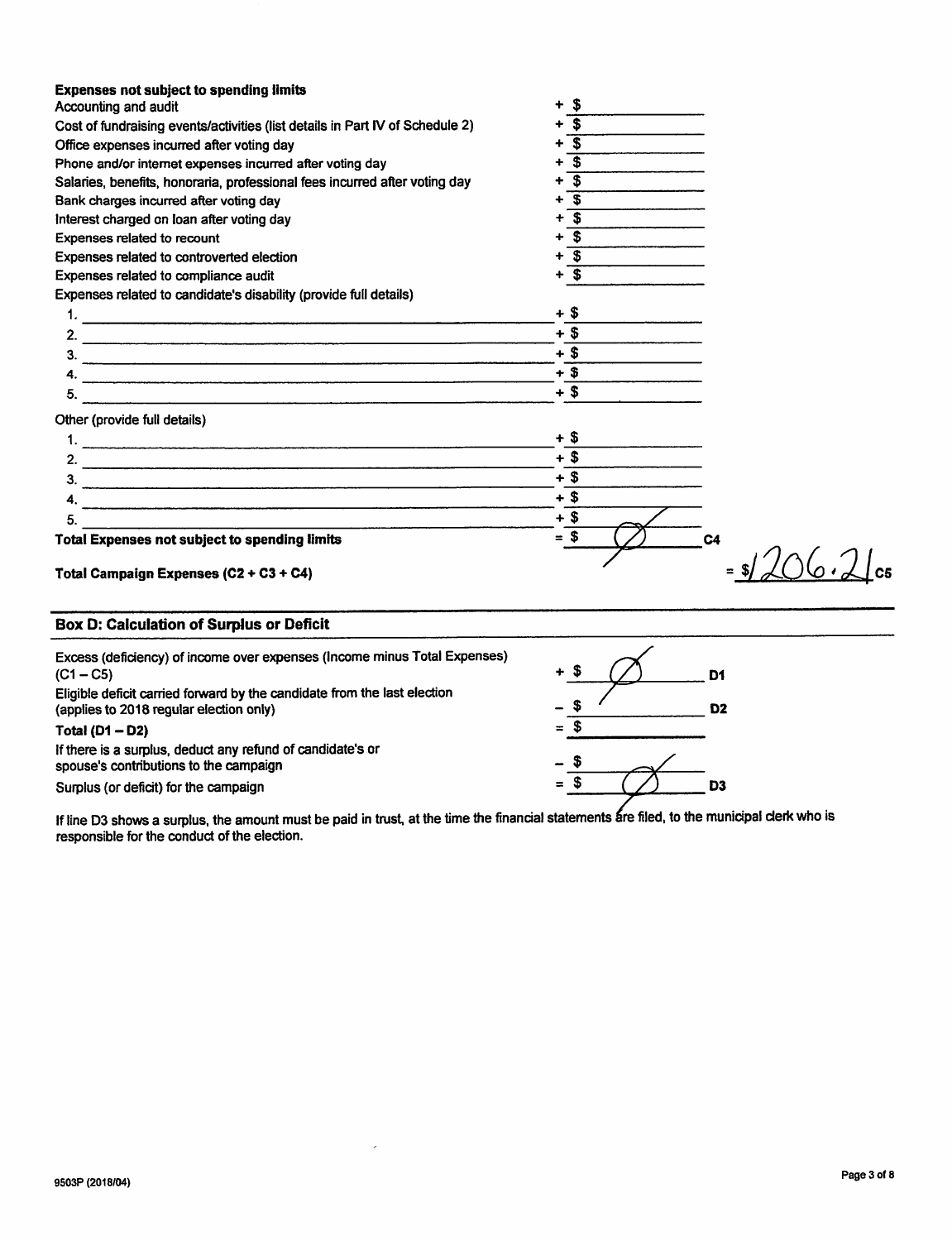# Schedule 1 - Contributions

#### Part I - Summary of Contributions

Contributions in money from candidate and spouse Contributions in goods and services from candidate and spouse (include value listed in Table 3 and Table 4)

Total value of contributions not exceeding \$100 per contributor

Include ticket revenue, contributions in money, goods and services where the total contribution from a contributor is \$100 or less (do not include contributions from candidate or spouse).

Total value of contributions exceeding \$100 per contributor (from line IB on page 5; list details in Table 1 and Table 2)

- Include ticket revenue, contributions in money, goods and services where  $\bullet$ the total contribution firom a contributor exceeds \$100 (do not include contributions from candidate or spouse).  $\longrightarrow$   $\$
- Less: Contributions retumed or payable to the contributor Contributions paid or payable to the clerk, including contributions from anonymous sources exceeding \$25

Total Amount of Contributions (record under Income in Box C)



## Part II - Contributions exceeding \$100 per contributor - individuals other than candidate or spouse Table 1: Monetary contributions from individuals other than candidate or spouse

| <b>Name</b> | <b>Full Address</b>                                                   | <b>Date Received</b> | Amount \$<br>Amount Received \$ Returned to Contributor<br>or Paid to Clerk |
|-------------|-----------------------------------------------------------------------|----------------------|-----------------------------------------------------------------------------|
|             |                                                                       |                      |                                                                             |
|             |                                                                       |                      |                                                                             |
|             |                                                                       |                      |                                                                             |
|             |                                                                       |                      |                                                                             |
|             |                                                                       |                      |                                                                             |
|             |                                                                       |                      |                                                                             |
|             |                                                                       |                      |                                                                             |
|             |                                                                       |                      |                                                                             |
|             |                                                                       |                      |                                                                             |
|             |                                                                       |                      |                                                                             |
|             | Additional information is listed on separate supplementary attachment | <b>Total</b>         |                                                                             |

 $+$  \$  $1200$  $+ 1$   $+ 1$ 

 $+$  \$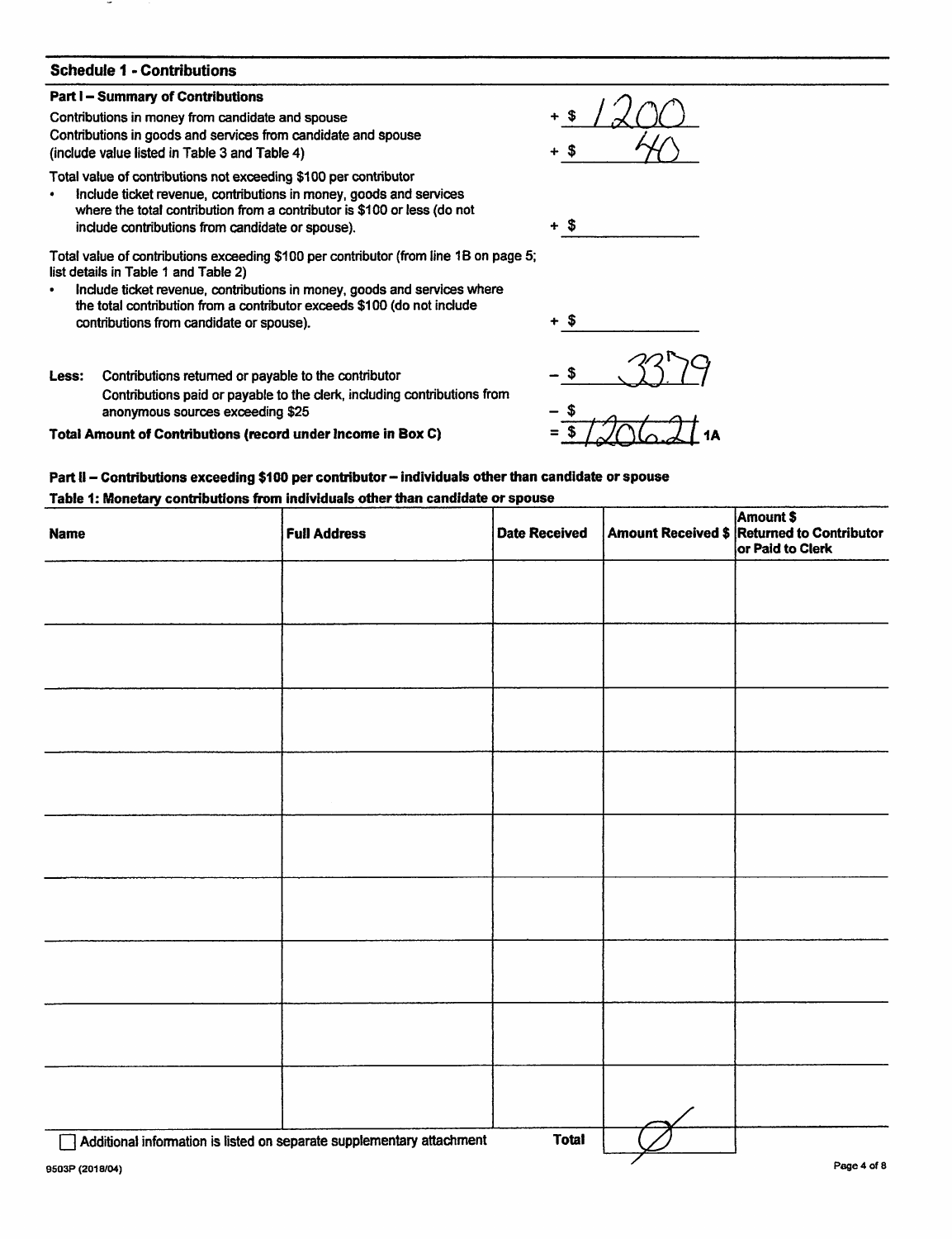|  | Table 2: Contributions in goods or services from individuals other than candidate or spouse |  |  |  |
|--|---------------------------------------------------------------------------------------------|--|--|--|
|  | (Note: must also be recorded as Expenses in Box C)                                          |  |  |  |

| <b>Name</b>                                                       | <b>Full Address</b>                                                                             | <b>Description of Goods</b><br>or Services | <b>Date Received</b><br>(yyyy/mm/dd) | Value \$        |
|-------------------------------------------------------------------|-------------------------------------------------------------------------------------------------|--------------------------------------------|--------------------------------------|-----------------|
|                                                                   |                                                                                                 |                                            |                                      |                 |
|                                                                   |                                                                                                 |                                            |                                      |                 |
|                                                                   |                                                                                                 |                                            |                                      |                 |
|                                                                   |                                                                                                 |                                            |                                      |                 |
|                                                                   |                                                                                                 |                                            |                                      |                 |
|                                                                   |                                                                                                 |                                            |                                      |                 |
|                                                                   |                                                                                                 |                                            |                                      |                 |
|                                                                   |                                                                                                 |                                            |                                      |                 |
|                                                                   | Additional information is listed on separate supplementary attachment                           |                                            | <b>Total</b>                         |                 |
| Total for Part II - Contributions exceeding \$100 per contributor | (Add totals from Table 1 and Table 2 and record the total in Part 1 - Summary of Contributions) |                                            |                                      | <b>1B</b><br>S. |

# Part III - Contributions from candidate or spouse

#### Table 3: Contributions in goods or services

| <b>Description of Goods or Services</b> | <b>Date Received</b><br>(yyyy/mm/dd) | Value \$ |
|-----------------------------------------|--------------------------------------|----------|
| Thours of Sign placement 20             |                                      |          |
|                                         |                                      |          |
|                                         |                                      |          |
|                                         |                                      |          |
|                                         |                                      |          |
|                                         |                                      |          |
|                                         |                                      |          |
|                                         |                                      |          |
|                                         |                                      |          |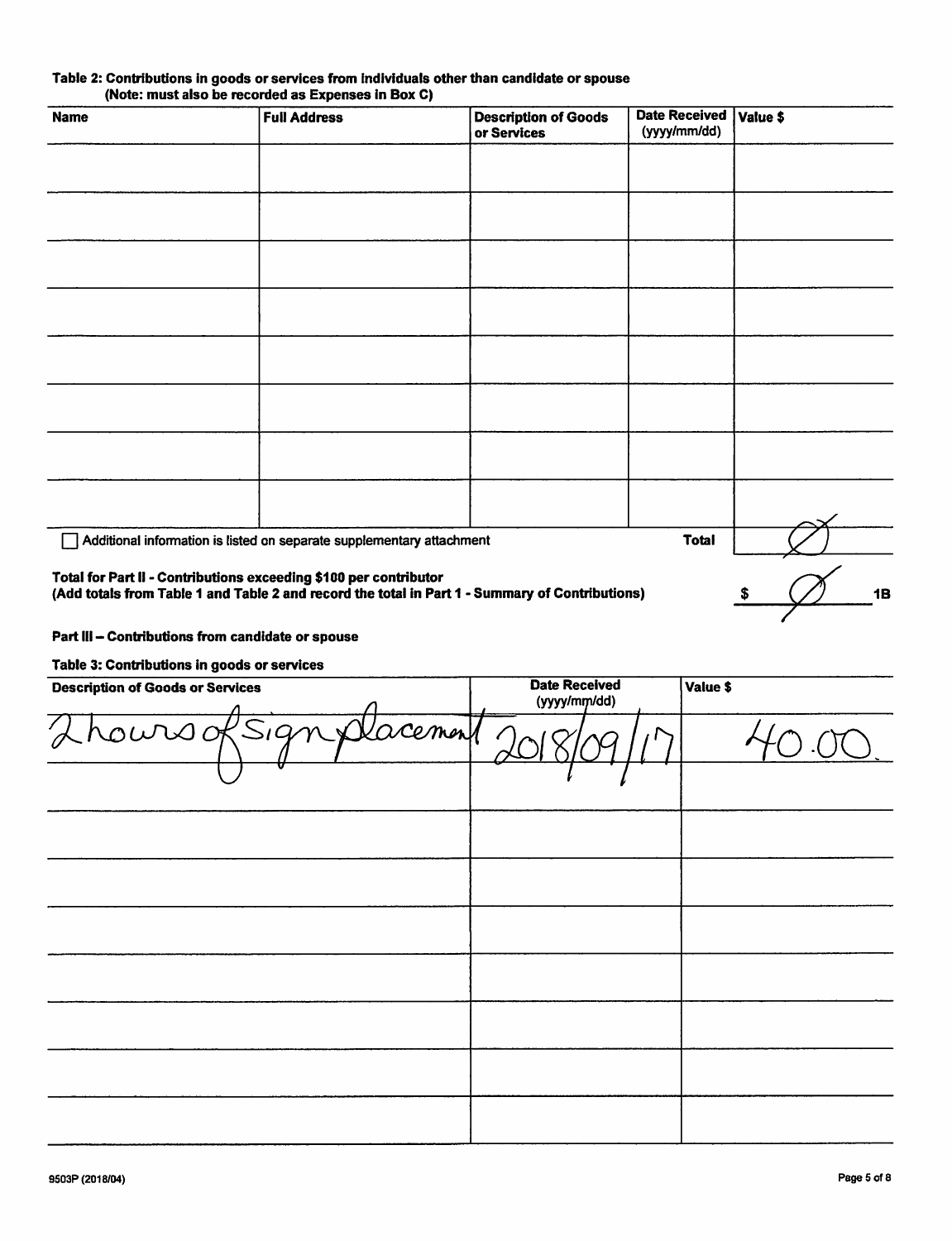| <b>Description of Goods or Services</b>                                                                   | Date Received<br>(yyyy/mm/dd) | Value \$ |
|-----------------------------------------------------------------------------------------------------------|-------------------------------|----------|
|                                                                                                           |                               |          |
| Additional information is listed on separate supplementary attachment                                     | <b>Total</b>                  |          |
| Table 4: Inventory of campaign goods and materials from previous municipal campaign used in this campaign |                               |          |

# (Note: value must be recorded as a contribution from the candidate and as an expense)

| <b>Description</b>                                                    | Date Acquired   Supplier<br>(yyyy/mm/dd) | Quantity | <b>Current Market</b><br>Value \$ |
|-----------------------------------------------------------------------|------------------------------------------|----------|-----------------------------------|
|                                                                       |                                          |          |                                   |
|                                                                       |                                          |          |                                   |
|                                                                       |                                          |          |                                   |
|                                                                       |                                          |          |                                   |
|                                                                       |                                          |          |                                   |
|                                                                       |                                          |          |                                   |
|                                                                       |                                          |          |                                   |
| Additional information is listed on separate supplementary attachment |                                          |          | <b>Total</b>                      |

 $\mathbf{A}$ 

 $\ddot{\phantom{a}}$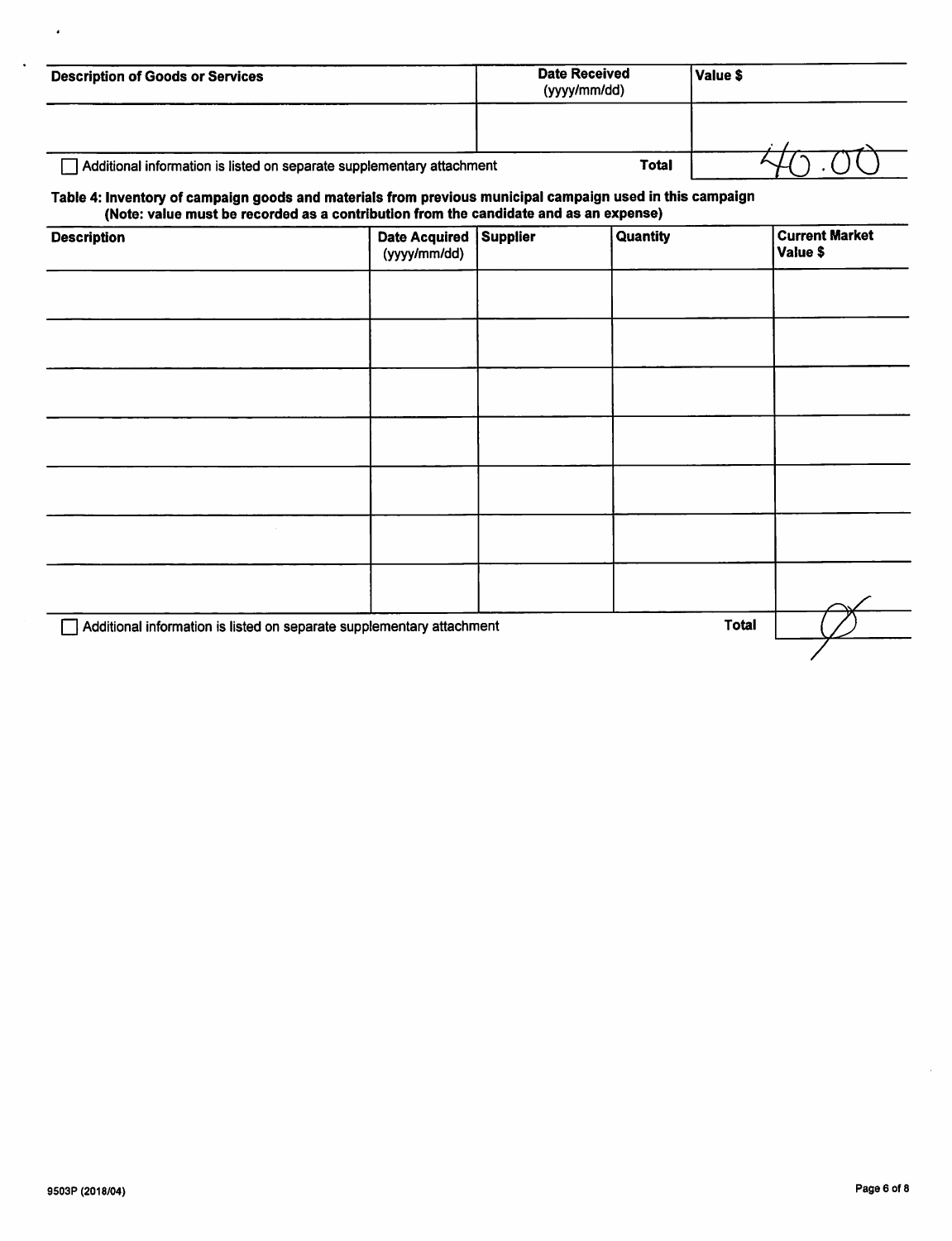| <b>Fundraising Event/Activity</b><br>Complete a separate schedule for each event or activity held                                                                                                                                                                                   |                                    |                             |
|-------------------------------------------------------------------------------------------------------------------------------------------------------------------------------------------------------------------------------------------------------------------------------------|------------------------------------|-----------------------------|
| Additional schedule(s) attached                                                                                                                                                                                                                                                     |                                    |                             |
|                                                                                                                                                                                                                                                                                     |                                    |                             |
|                                                                                                                                                                                                                                                                                     |                                    |                             |
| Part I - Ticket revenue                                                                                                                                                                                                                                                             |                                    |                             |
| Admission charge (per person)                                                                                                                                                                                                                                                       |                                    |                             |
| (If there are a range of ticket prices, attach complete breakdown of all ticket                                                                                                                                                                                                     |                                    |                             |
| sales)                                                                                                                                                                                                                                                                              | $\frac{\sqrt{2}}{2}$               | 2A                          |
| Number of tickets sold                                                                                                                                                                                                                                                              |                                    | $\overline{\phantom{a}}$ 2B |
| Total Part I (2A X 2B) (include in Part 1 of Schedule 1)                                                                                                                                                                                                                            |                                    | $=$ \$                      |
|                                                                                                                                                                                                                                                                                     |                                    |                             |
| Part II - Other revenue deemed a contribution                                                                                                                                                                                                                                       |                                    |                             |
| (e.g. revenue from goods sold in excess of fair market value)                                                                                                                                                                                                                       |                                    |                             |
| Provide details                                                                                                                                                                                                                                                                     |                                    |                             |
|                                                                                                                                                                                                                                                                                     |                                    |                             |
|                                                                                                                                                                                                                                                                                     | $+\overline{\text{3}}$             |                             |
|                                                                                                                                                                                                                                                                                     |                                    |                             |
|                                                                                                                                                                                                                                                                                     | $+\qquad \qquad +$                 |                             |
| 5.                                                                                                                                                                                                                                                                                  | $+$ \$                             |                             |
|                                                                                                                                                                                                                                                                                     |                                    |                             |
| <u> 1980 - Johann Stein, marwolaethau (b. 1980)</u>                                                                                                                                                                                                                                 |                                    |                             |
| Total Part II (include in Part 1 of Schedule 1)                                                                                                                                                                                                                                     |                                    | $=$ \$                      |
|                                                                                                                                                                                                                                                                                     |                                    |                             |
|                                                                                                                                                                                                                                                                                     |                                    |                             |
|                                                                                                                                                                                                                                                                                     |                                    |                             |
|                                                                                                                                                                                                                                                                                     |                                    |                             |
|                                                                                                                                                                                                                                                                                     |                                    |                             |
| 1.<br><u>. Andre de la componentación de la componentación de la componentación de la componentación de la componentació</u>                                                                                                                                                        |                                    |                             |
| Part III - Other revenue not deemed a contribution<br>(e.g. contribution of \$25 or less; goods or services sold for \$25 or less)<br>Provide details<br>2.<br><u> 2008 - Johann Barn, amerikan besteman besteman besteman besteman besteman besteman besteman besteman bestema</u> | $+\overline{\mathsf{S}}$           |                             |
| ٩<br><u> 1980 - Jan Barnett, fransk politiker (d. 1980)</u>                                                                                                                                                                                                                         | $+\overline{\$}$                   |                             |
| 4. $\overline{\phantom{a}}$                                                                                                                                                                                                                                                         | $+$ \$                             |                             |
| 5.                                                                                                                                                                                                                                                                                  | $+ 5$                              |                             |
| Total Part III (include under Income in Box C)                                                                                                                                                                                                                                      |                                    | $=$ \$                      |
|                                                                                                                                                                                                                                                                                     |                                    |                             |
| Part IV - Expenses related to fundraising event or activity                                                                                                                                                                                                                         |                                    |                             |
|                                                                                                                                                                                                                                                                                     |                                    |                             |
| Provide details                                                                                                                                                                                                                                                                     |                                    |                             |
|                                                                                                                                                                                                                                                                                     | $+\overline{\$}$                   |                             |
| 2. $\overline{\phantom{a}}$                                                                                                                                                                                                                                                         | $+\overline{\$}$                   |                             |
| $3.$ $\overline{\phantom{a}}$                                                                                                                                                                                                                                                       |                                    |                             |
| 4. $\overline{\phantom{a}}$                                                                                                                                                                                                                                                         | $+ 5$<br>$+\overline{\mathcal{S}}$ |                             |
|                                                                                                                                                                                                                                                                                     |                                    |                             |
| $6.$ $\overline{\phantom{a}}$                                                                                                                                                                                                                                                       | $+$ \$                             |                             |
| 8.                                                                                                                                                                                                                                                                                  | $+$ \$<br>$+ 5$                    |                             |

 $\mathcal{L}^{\text{max}}$